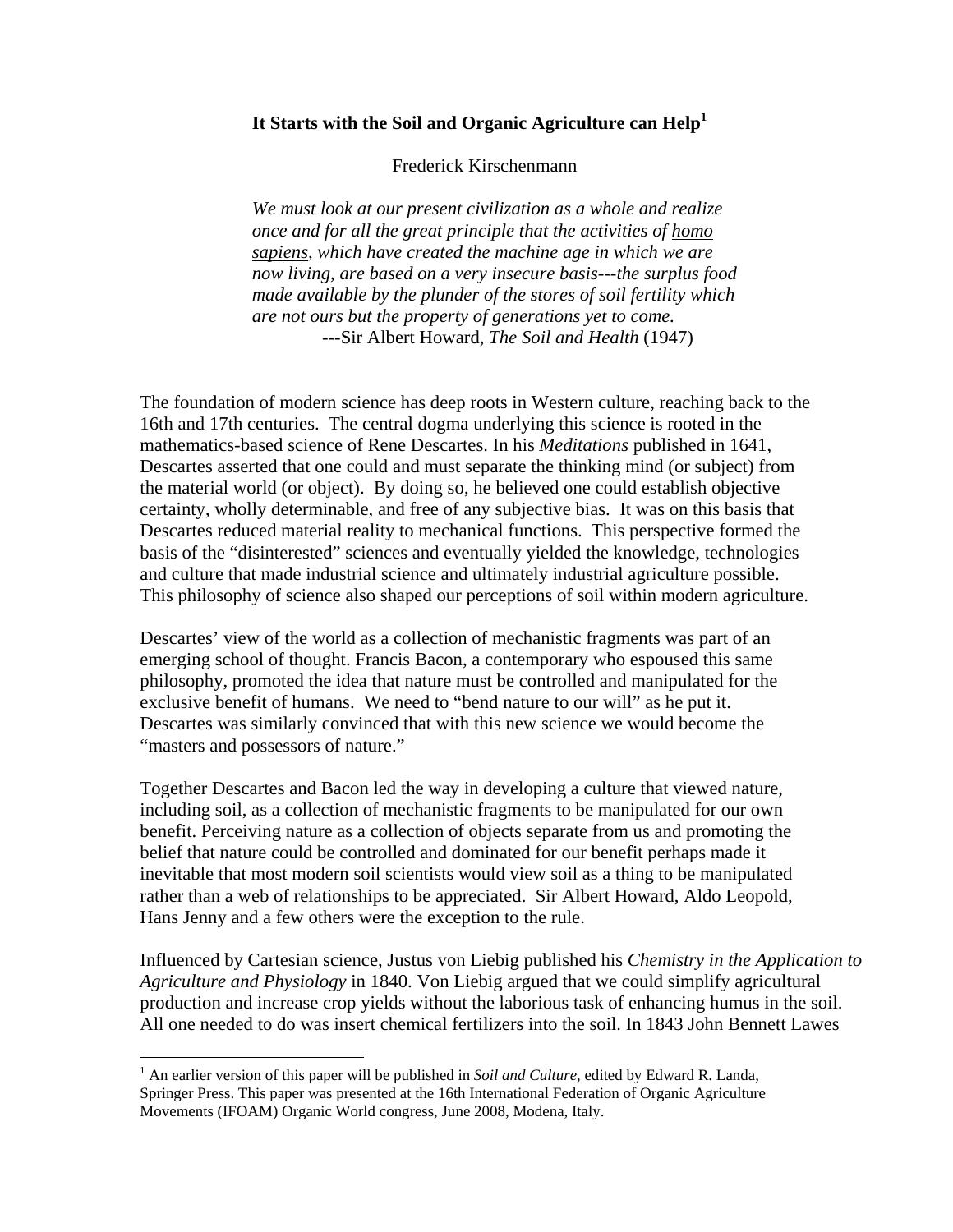and J. H. Gilbert manufactured and patented superphosphates, built the first fertilizer factory and proceeded to demonstrate the validity of Liebig's thesis. Eventually the ability to substitute chemical fertilizers for nutrient cycling practices encouraged farmers to specialize, focus on a few high-value crops grown in monocultures, and abandon integrated crop/livestock systems which incorporated livestock manure and green manure into the soil.

Sir Albert Howard and a few other agriculturalists at the time took strong exception to this approach to soil management. Howard complained that given Liebig's "NPK mentality,"

 . . . the soil in general and the humus in it were looked on as mere collections of material without organic growth of their own; there was no conception of their living nature and no knowledge whatever of fungous or bacterial organisms, of which humus is the habitat. Liebig had no difficulty in disproving the role of humus when presented in this faulty way as dead matter almost insoluble in water. He substituted for it a correct appreciation of the chemical and mineral contents of the soil and of the part these constituents play in plant nourishment.

 This was a great advance, but it was not noticed at the time that only a fraction of the facts had been dealt with. To a certain extent this narrowness was corrected when Darwin in 1882 published *The Formation of Vegetable Mould Through the Action of Worms, with Observations of Their Habitat*, a book founded on prolonged and acute observation of natural life. The effect of this study was to draw attention to the extraordinary cumulative result of a physical turnover of soil particles by natural agents, particularly earthworms. It was a salutary return to the observation of the life of the soil and has the supreme merit of grasping the gearing together of the soil itself and of the creatures who inhabit it. (Howard 2006)

Other agriculturalists of his day shared Howard's dismay at this "machine age" approach to managing the soil. But the powerful allure of the simple, effective, almost magical manner in which productivity could be increased proved too seductive for most agriculturalists to ignore. As Aldo Leopold observed in 1945, "It was inevitable and no doubt desirable that the tremendous momentum of industrialization should have spread to farm life."

However, like Howard, Leopold (1999) also recognized the vulnerabilities of this industrial approach;

 It is clear to me, however, that it has overshot the mark, in the sense that it is generating new insecurities, economic and ecological, in place of those it was meant to abolish. In its extreme form, it is humanly desolate and economically unstable. These extremes will some day die of their own too-much, not because they are bad for wildlife, but because they are bad for the farmers.

### **The Role of Soil in the Future of Agriculture**

While organic farmers, and soil scientists in the organic movement have long recognized the fallacies inherent in this industrial approach to soil management, their exhortations for a more ecological approach to soil management have largely been ignored. However, as we enter the 21st century the insecurities perceived by Leopold are beginning to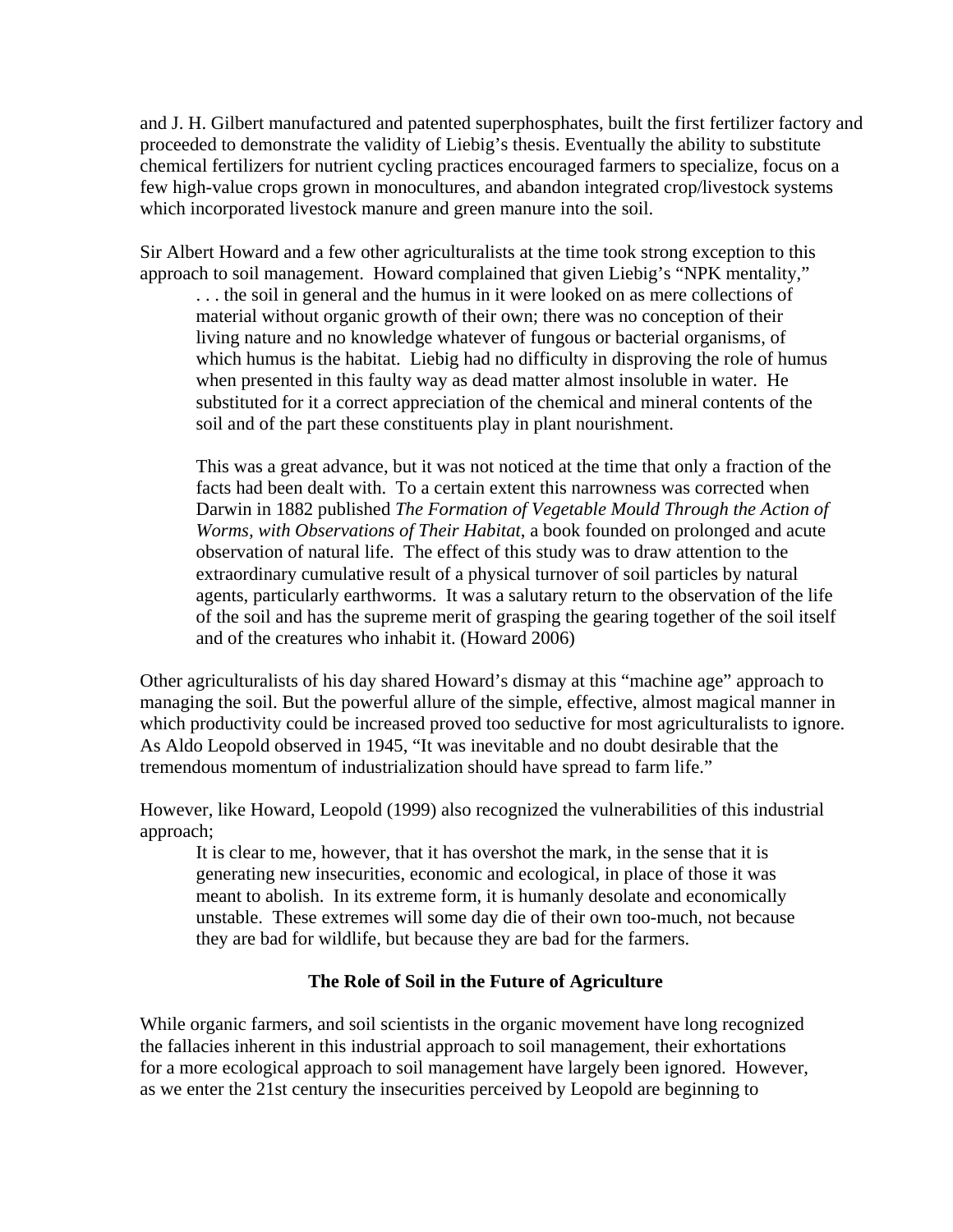manifest themselves and there are urgent reasons to reevaluate the way we have come to think about soil. There are at least three natural resources essential to the successful management of Liebig's method and each of them now face steep declines.

The first of these essential resources is *energy.* Liebig's input/output system, the foundation of our modern industrial agriculture, depends almost entirely on fossil fuels. The nitrogen used for fertilizer is derived from natural gas. Phosphorus and potash are mined, processed and transported to farms with petroleum energy. Pesticides are manufactured from petroleum resources. Farm equipment is manufactured and operated using petroleum-based energy. Irrigation is accomplished with petroleum energy.

As long as fossil fuels were abundantly available they provided a cheap source of energy for Liebig's energy-intensive input/output soil management system making it difficult for Howard's self-renewing, recycling system to compete. Most independent scholars agree, however, that we now have either reached peak oil production or will do so shortly. (Heinberg 2004, Roberts 2004) The era of cheap energy is over and, more than any other natural resource, the lack of cheap energy may force us to rethink the way we manage soil. Restoring the soil's ecological health may become a logical imperative in the  $21<sup>st</sup>$ century.

Of course alternatives to fossil fuel energy are available---wind, solar, biofuels, etc. Theoretically one can contemplate replacing oil and natural gas with alternative sources of energy to keep industrial agriculture viable. But the reality that we must face is that our industrial economy was created on a platform of *stored, concentrated energy* which produced a very favorable energy *profit ratio*---the energy return for energy invested.. Alternative energy sources are based on *current, dispersed* energy which has a far lower energy profit ratio.

The primary sources of stored, concentrated energy are coal, oil and natural gas. So far as anyone knows there are no other sources of stored, concentrated energy available on the planet. Consequently, economies based on industrial production systems fueled by cheap energy are not likely to fare well in the future. Consequently the depletion of our fossil fuel resources will not only require that we transition to *alternative* fuels to produce our food, but also that we adopt a new energy *system*.

The energy transition that we must contemplate involves converting from an energy *input* system to an energy *exchange* system. An energy exchange system requires biological diversity, organized so that each organism exchanges energy with other organisms in the land community, forming a web of synchronous relationships, instead of relying on energy-intensive inputs. Such alternative systems were implicit in Howard's principles of soil management as well as those of other organic visionaries of the early  $20<sup>th</sup>$  century.

A relatively *stable climate* is the second natural resource that has been essential to the highly specialized production system that evolved from Liebig's input/output soil management paradigm. We often mistakenly attribute the yield-producing success of Liebig's soil management system entirely to the development of the new production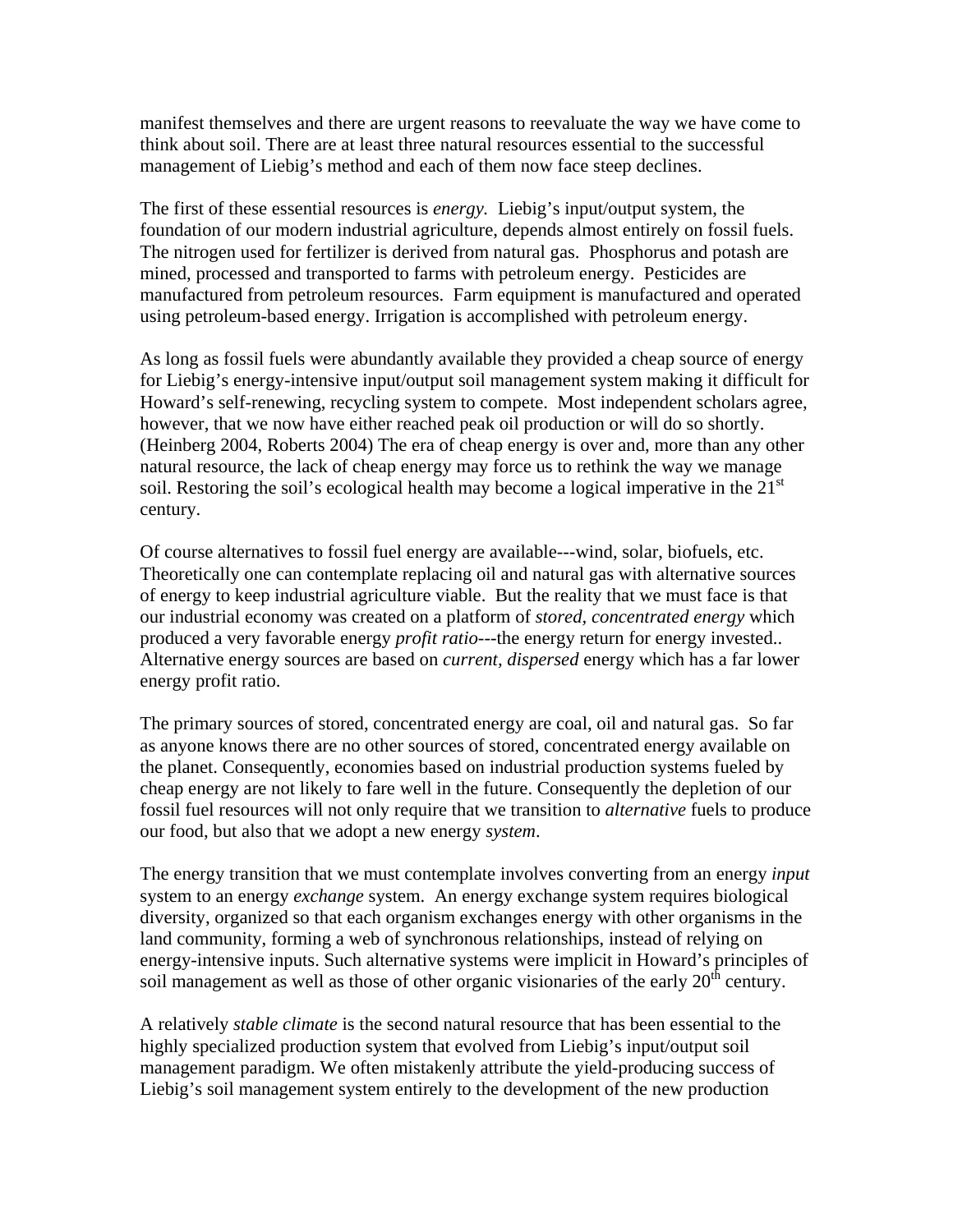technologies. However that robust production was at least as much due to the unusually favorable climate conditions of the past century as it was to the Green Revolution technologies. Such advantageous climates are atypical.

A National Academy of Sciences (NAS) Panel on Climactic Variation reported in 1975 that "our present [stable] climate is in fact highly *abnormal*," and that "the earth's climates have always been changing, and the magnitude of . . . the changes can be catastrophic." The report concluded that "the global patterns of food production and population that have evolved are *implicitly dependent* on the climate of the present century." It further suggested that climate change might be further exacerbated by "our own activities." (NAS 1975) According to NAS, it is this *combination* of "normal" climate variation *plus* the changes stemming from our own industrial economies (greenhouse gas emissions) that could have a significant impact on our future agricultural productivity.

Given our current soil management paradigm, the impact of such climate change on production agriculture could be especially severe. While it is impossible to predict exactly how climate change will affect agricultural production in the near term (Rosenzweig and Hillel 1995), most climatologists agree that we can anticipate greater climate fluctuations---"extremes of precipitation, both droughts and floods." (Rosenzweig et al. 2001) Such instability can be especially devastating for the highly specialized, genetically uniform, monoculture systems so characteristic of the industrial agriculture that dominates the landscape today.

Once again insights from organic visionaries like Howard can lead us in a direction that can help us cope with some of the effects that climate change may have on agriculture. Contrary to the specialization, simplification and concentration typical of industrial economies, Howard envisioned a farming system based on the economy of nature.

 Mother earth never attempts to farm without livestock; she always raises mixed crops; great pains are taken to preserve the soil and to prevent erosion; the mixed vegetable and animal wastes are converted into humus; there is no waste; the processes of growth and the processes of decay balance one another; ample provision is made to store the rainfall; both plants and animals are left to protect themselves against disease. (Howard A, 1943)

A third natural resource that may challenge our current soil management system is *water*. Lester Brown points out that while we each need only four liters of water to meet our daily liquid requirements, our current industrial agriculture system consumes 2,000 liters of water per day to produce each of our daily food requirements. A significant amount of that water is used by production agriculture under our current soil management system. Agricultural irrigation alone consumes more than 70 percent of our global fresh water resources. (Brown 2006) We use twice the amount of water for agricultural irrigation today as we did in the 1960s. Consequently we are drawing down our fresh water resources at an unsustainable rate.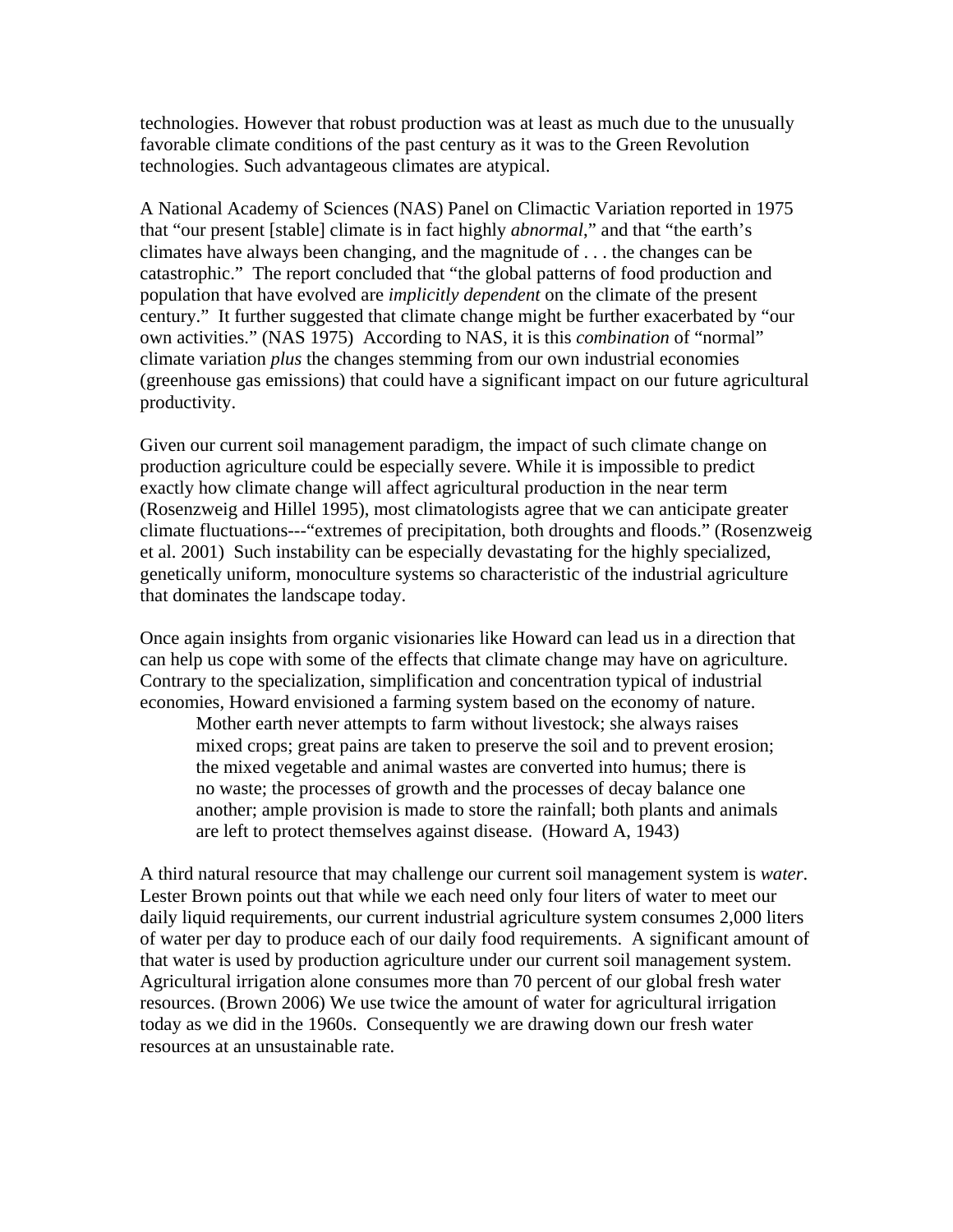Water tables in the Ogallala Aquifer, which supplies most of the water for irrigation in the great plains of the United States, are being overdrawn at the rate of 3.1 trillion gallons per year (BBC 2000) and according to some reports this fossil water bank is now half depleted. (Soule and Piper 1992)

Reduced snow packs in mountainous regions due to climate change will decrease spring run off (a primary source of irrigation water in many parts of the world), further stressing our water shortages. This is just one critical example of the interdependence of our natural resources and likely will force us to reconsider how we manage our soils. Again, the principles of soil management embedded in the writings of Howard and others in the organic movement can help us redesign farming systems that function within the ecological constraints imposed by nature.

# **Back to the Future**

We know both from research and on-farm experience that when soils are managed in accord with the "law of return," the soil's capacity to absorb and retain moisture is significantly enhanced, reducing the need for irrigation. We also know from on-farm experience (as well as from nature's own elasticity) that diverse systems are more resilient than monocultures and therefore perform better under adverse climate conditions. On-farm experience also tells us that energy inputs can be dramatically reduced when input/output systems are replaced by recycling systems.

All of these factors give renewed credence to Howard's soil management vision. We should seek new ways to adopt his principles on the landscape as we face our challenging, post-industrial future.

Exploring new insights developed by modern ecology and evolutionary biology, and applying them to modern nutrient recycling and humus-based farming, could provide us with additional critically needed intellectual capital. Such knowledge could assist us in developing concrete models of humus-building soil management and ecologically-based farming systems appropriate to farms within specific ecosystems.

Soil is, of course, a very dynamic, emergent property with its own local characteristics and has been both accumulating and eroding for millennia. (Charman and Murray eds 2000) Soil erosion due to human activity has, for centuries, been a major contributing factor to humankind's failure to sustain civilized societies (Lowdermilk 1953) and there is no good reason to believe that our current civilization is exempt from a similar fate.

Yet, while soil loss due to wind and water erosion contributes significantly to diminished soil quality, a more troubling aspect of soil loss as we enter a world devoid of cheap energy, surplus water and stable climates, is the drawdown of much of the remaining soil's "stored fertility," as Howard (2006) described humus-rich soil.

As we navigate our way toward a program of soil management that addresses our future challenges it becomes especially important to remember that soil is "not a thing" but "a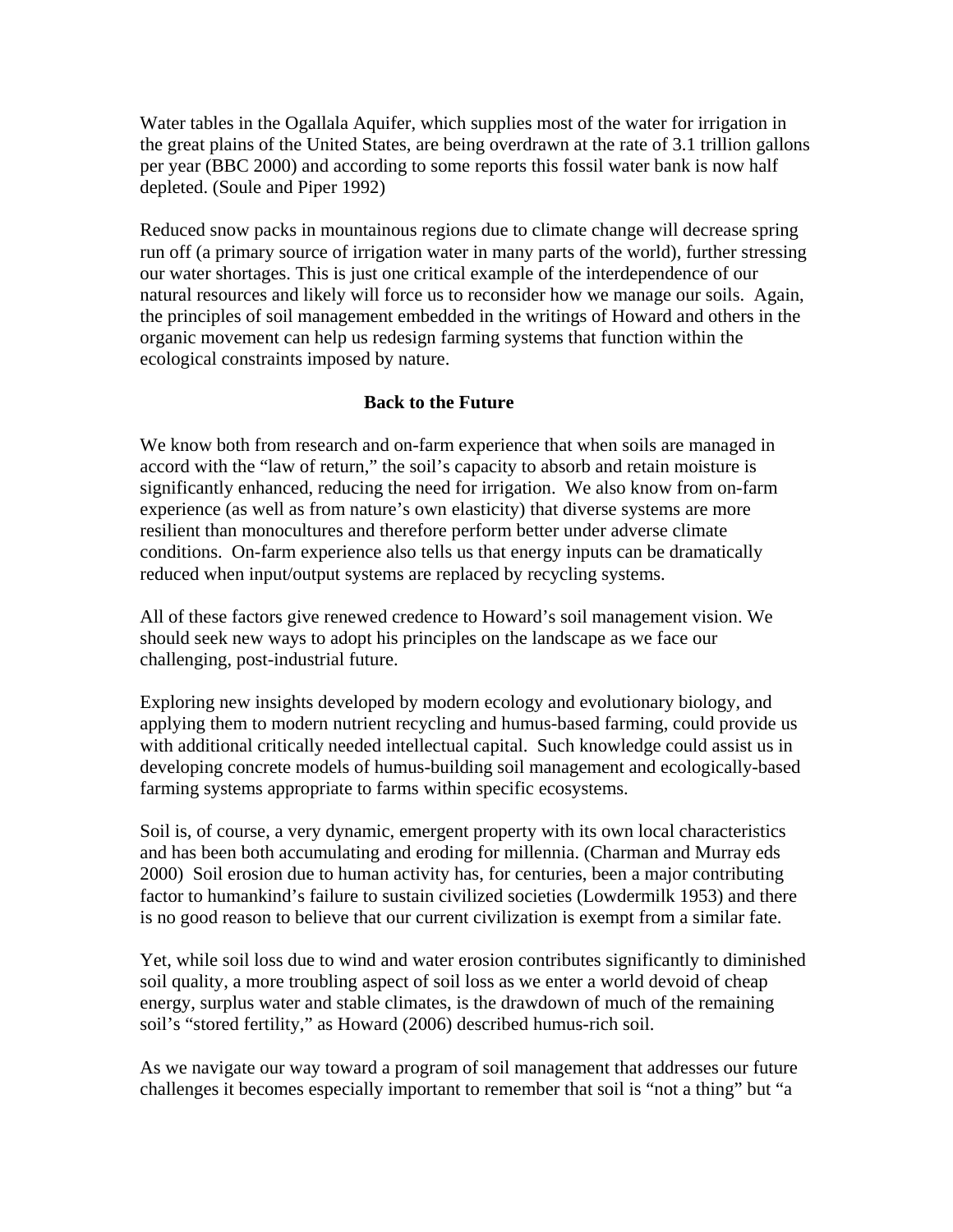web of relationships" always unique to its time and place. (Logan 1995) Soil, as Hans Jenny noted, is "part of a much larger system that is composed of the upper part of the lithosphere, the lower part of the atmosphere, and a considerable part of the biosphere." The living organisms in the soil then become part of soil formation in relationship to all the other factors---climate, topography, parent material, time, nitrogen content, etc. Life in the soil adapts to its place much as do other life forms---microbes, vegetation, animal life, humans. (Jenny 1941) Soil is a dynamic, emergent property that can be managed to dramatically reduce energy and water consumption, and produce a more resilient, diverse landscape that can more readily sustain productivity in the face of unstable climates.

This, of course, suggests that managing soil properly is as much art as science. The intimate relationship that the farmer has with the soil plays a key role in successful management. We now know from considerable research that soil which is managed as a complex set of relationships, including the use of green manure and livestock manure, can solve many of the production problems which our industrial farming systems now solve with costly inputs that seldom address the root of the problem and require excessive energy inputs. (Mador et al. 2002)

Cheap fossil fuel energy of course enabled us to use artificial inputs to increase food production without attending to intrinsic soil quality. (Russelle et al. 2007) Embracing the "NPK mentality," we ignored the law of return and now we are left with soils essentially depleted of vigor. Recent research has reconfirmed that soil health is not likely to be restored without the return of organic inputs in the form of cover crops, manure and other waste materials. (Teasdale et al. 2007) Consequently, managing soil to restore and enhance its self-renewing and self-regulating capacity will be critical to maintaining productivity in our post-industrial world.

Unfortunately while we have put considerable resources into learning how to manage soil to maximize production in the short term, we have invested very little in learning how to manage soil to achieve ecological health and optimum production in the long term. As Leopold (1949) observed, "The art of land doctoring is being practiced with vigor, but the science of land health is yet to be born."

# **Establishing a New Land Community on the Farm**

So how can we proceed to make this paradigm shift in managing soil? Since farmers have been indoctrinated to believe that yields can be maximized by inserting a few artificial nutrients (the NPK mentality), that no-till (notwithstanding all its benefits) is the silver bullet solution to soil erostion, and that crop residues are "waste materials," it may be challenging to sell them on managing soil as a web of relationships.

While clearly not welcomed by farmers, rising energy costs, restricted water use and more unstable climates, combined with the growing awareness that the industrial system is rife with its own failures, these new conditions could well cause farmers to seek alternatives faster than we can currently imagine.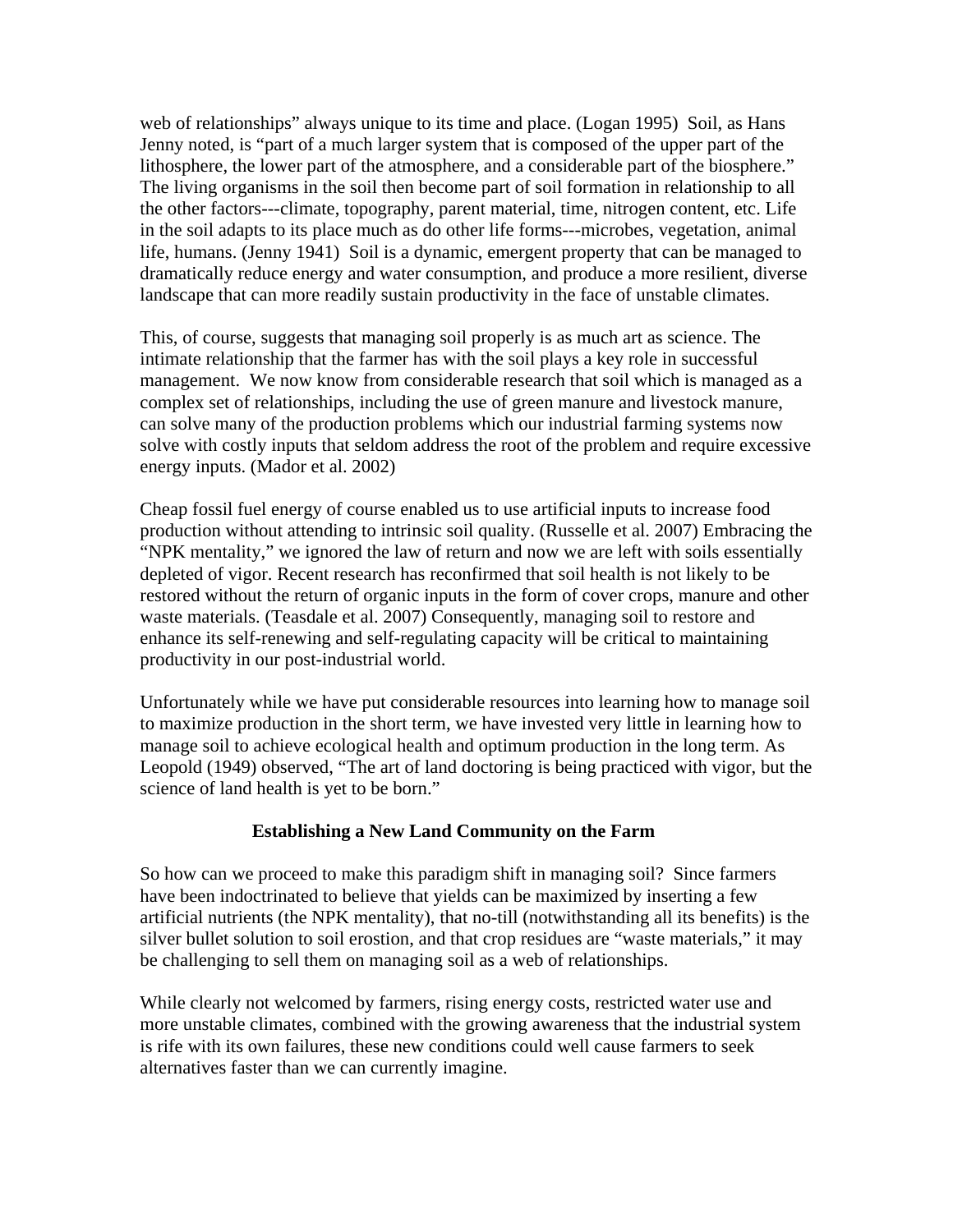Researchers have already begun to point out the deficiencies of the industrial farming system. For example, Joe Lewis and his colleagues have clearly articulated the failure of the industrial farming system with respect to pest management. The "single tactic" "therapeutic intervention" strategy (while ignoring the web of relationships in ecosystems management) they point out has clearly failed. They call attention to the opportunities inherent in alternative ecosystem management tactics that in some ways echo Howard's soil management principles. They point out that while it may "seem that an optimal corrective action for an undesired entity is to apply a direct external counter force against it," in fact "such interventionist actions never produce sustainable desired effects. Rather, the attempted solution becomes the problem." The alternative, they propose is "an understanding and shoring up of the full composite of inherent plant defenses, plant mixtures, soil, natural enemies, and other components of the system. These natural 'built in' regulators are linked in a web of feedback loops and are renewable and sustainable." (Lewis at al. 1997)

Approaching pest management or weed control from this ecological perspective inevitably involves a web of relationships that include the way soil is managed. "For example, problems with soil erosion have resulted in major thrusts in use of winter cover corps and conservation tillage. Preliminary studies indicate that cover crops also serve as bridge/refugia to stabilize natural enemy/pest balances and relay these balances into the crop season." (Lewis at al. 1997) In short, such natural systems management can revitalize soil health, reduce weed and other pest pressures, get farmers off the pesticide treadmill and begin the transition from an energy-intensive industrial farming operation to a self-regulating, self-renewing system.

A more recent example of this new web-of-relationships thinking is evident in Rattan Lal's warning about using crop residues as a source of renewable energy. He perceives this as

 . . . a dangerous trend because crop residue is not a waste. It is a precious commodity and essential to preserving soil quality. In addition to controlling erosion and conserving soil water in the root zone, retaining crop residues on the soil is also necessary for recycling nutrients, improving activity and species diversity of soil micro- and macro-fauna, maintaining soil structure and tilth, reducing nonpoint source pollution and decreasing the risks of hypoxia in the coastal regions, increasing use efficiency of fertilizers and other inputs, sustaining biomass/agronomic yield, and improving/maintaining soil organic matter content. (Lal 2007)

Other benefits flow from improved soil health, such as greater water conservation. As research conducted by John Reganold (1987) and his colleagues has demonstrated, soil managed in accordance with the "law of return" develops richer topsoil, more than twice the organic matter, added biological activity and far greater moisture absorption and holding capacity.

Such soil management serves as an example of how we can begin to move to an energy system that operates on the basis of energy *exchange* instead of energy *input*. But more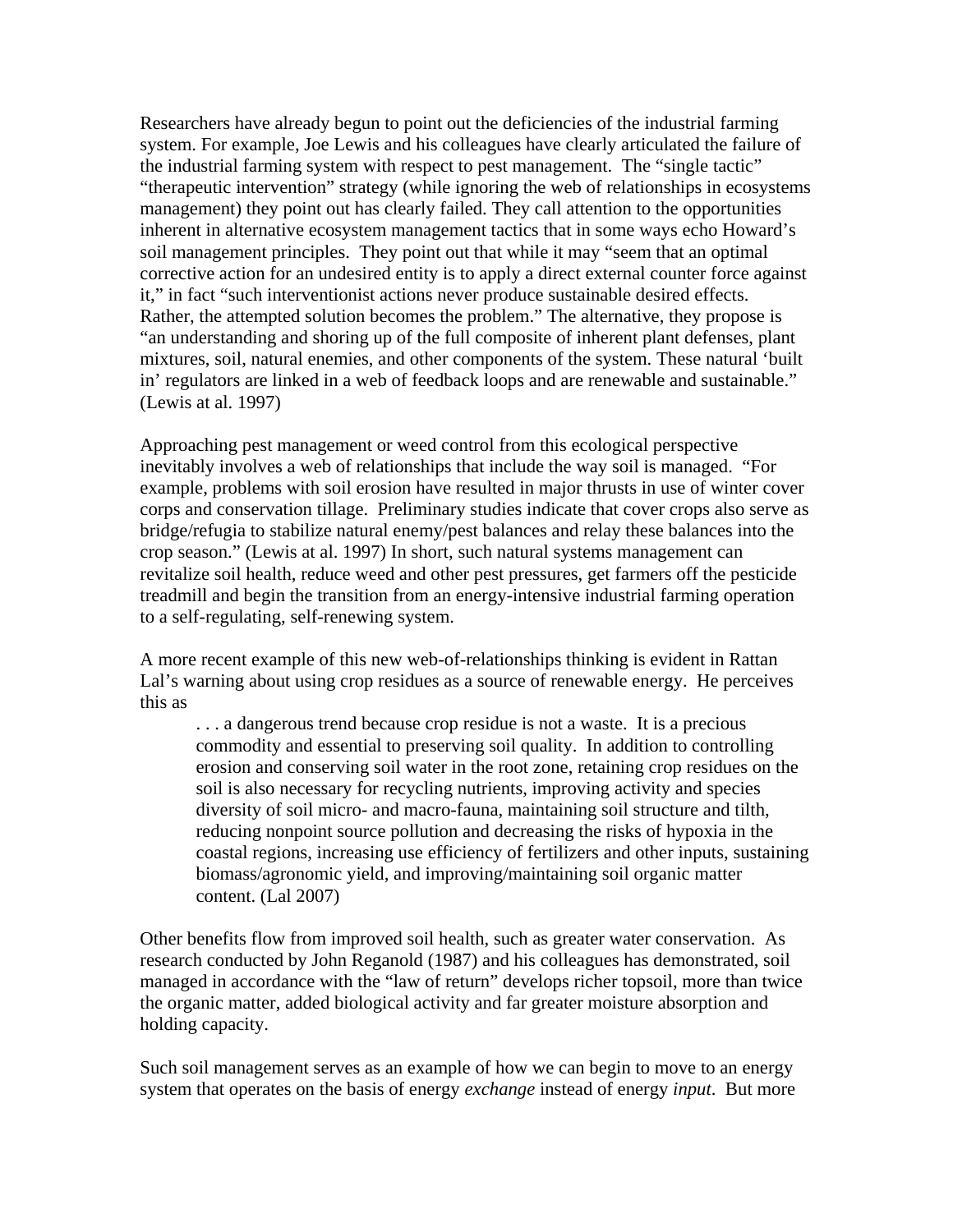innovation is needed. Nature is a highly efficient energy manager. All of its energy comes from sunlight which is processed into carbon through photosynthesis and becomes available to various organisms who exchange energy through a web of relationships. Bison on the prairie obtain their energy from the grass which absorbs energy from the soil. The bison deposit their excrement back onto the grass which provides energy for insects and other organisms which, in turn, convert it to energy that enriches the soil to produce more grass. These sorts of energy exchange systems are exactly what Howard envisioned with his "law of return" concept.

Unfortunately many organic farming systems have subscribed to "input substitution" systems instead of "law of return" energy exchange systems. (Rosset and Altieri, 1997) Input substitution systems still function in accord with industrial principles and require large infusions of energy and water and tend toward large monocultures. While they substitute natural inputs for synthetic inputs, they will likely not fare much better than "conventional" systems in our new energy, water, climate future.

Fortunately a few farmers have developed "law of return" energy exchange systems and appear to be quite successful in managing their operations with very little fossil fuel input. (Kirschenmann 2007) Converting farms to this new energy model involves a major transformation. Highly specialized, energy-intensive monocultures will need to be converted to complex, highly diversified operations that function on energy exchange. The practicality and multiple benefits of such integrated crop-livestock operations have recently been reconfirmed through research (Russelle et al. 2007), but further study will be needed to adapt this new model of farming to various thermo-climes and agroecosystems.

By appropriating the values inherent in the writings of organic visionaries like Howard, integrating them with the science of ecology and evolutionary biology developed in recent decades, and field testing these new agroecological systems we may be able to sustain productivity in the face of the production challenges confronting us in the decades ahead.

BBC. http:/news.bbc.co.uk/hi/english/static/in\_depth/world/2000/world\_watercrisis/default.htm

Brown LR (2006) Plan B 2.0. W.W. Norton and Company, New York, NY 42-4.

Charman PEV, Murphy BW (eds) (2000) Soils: Their Properties and Management. Second Edition. Oxford University Press, New York, NY 14-15

Grene M(ed) (1969) Knowing and Being: Essays by Michael Polanyi. University of Chicago Press, Chicago, IL

Heinberg R (2004) Power Down*.* New Society Publishers, Gabriola Island, BC, Canada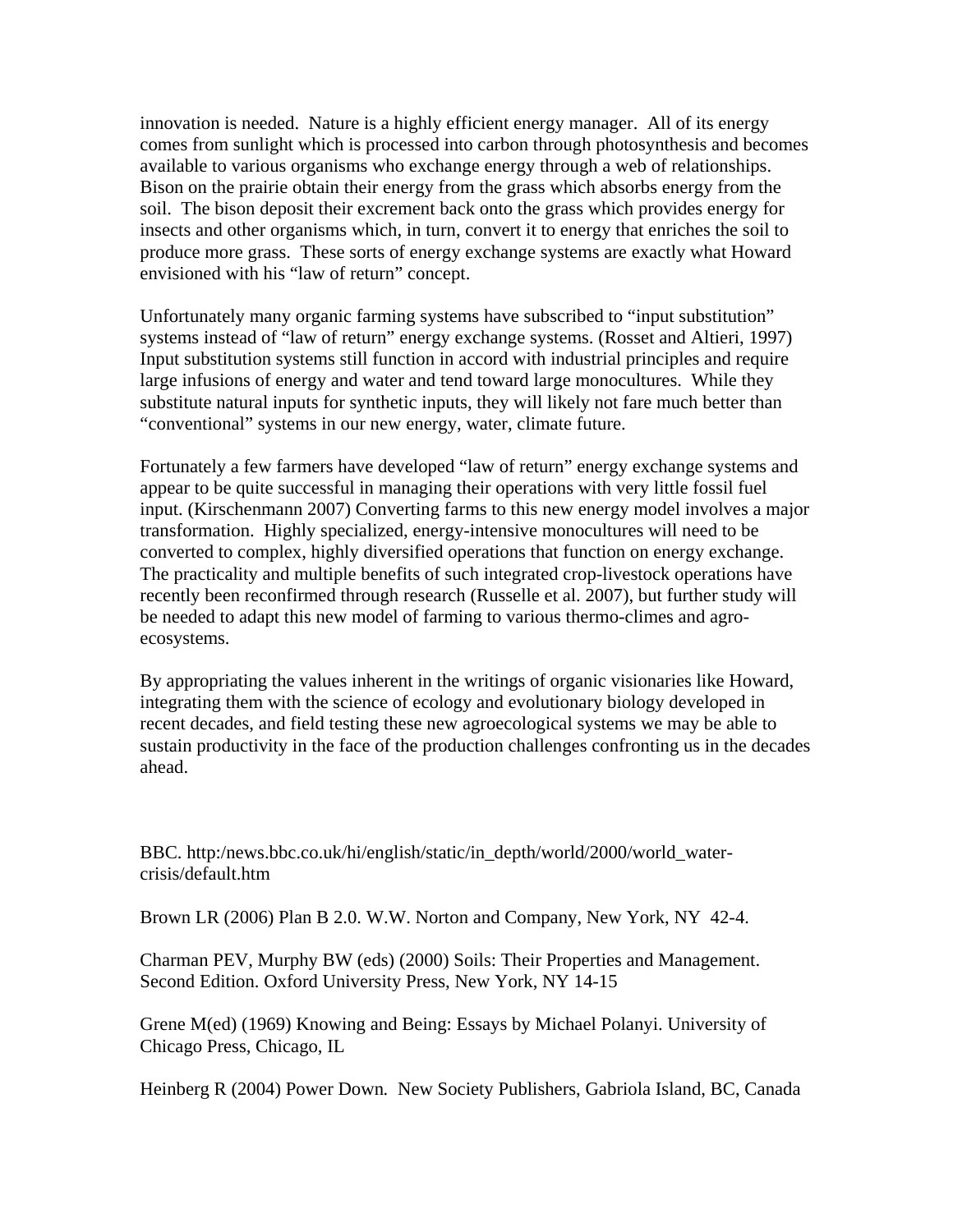Howard A (1943) An Agricultural Testament. Oxford University Press, New York. 4.

Howard A (2006) The Soil and Health. (New Edition) University of Kentucky Press, Lexington 59, 70

Jenny H (1941) Factors of Soil Formation. McGraw-Hill Book Company, Inc., New York, NY 8, 198

Kirschenmann FK (2007) Potential for a new generation of biodiversity in agroecosystems of the future. Agronomy Journal March-April 99:2 375

Lal, R (2007) There is no such thing as a free biofuel from crop residues. Crop, Soils, Agronomy News May 52:5 12

Leopold A (1999) The outlook for farm wildlife. In: Callicott JB, Freyfogle ET (eds) Aldo Leopold: For the Health of the Land. Island Press, Washington, D.C. 218

Leopold A (1949) A Sand County Almanac. Oxford University Press, New York, NY 196, 204, 221

Lewis WJ, Lenteren JC, Phatak SC, Tumlinson JH III. (1997) A total system approach to sustainable pest management. Proceedings, National Academy of Sciences 94 12243-5

Logan WB (1995) Dirt: The Ecstatic Skin of the Earth. W.W. Norton and Company, New York, NY 63. Logan here reflects what Hans Jenny has been saying about soil his "whole life."

Lowdermilk WC (1953) Conquest of the Land through 7,000 Years. U.S. Department of Agriculture, Soil Conservation Service, Agriculture Information Bulletin 99. GPO,Washington, D.C.

Mador P et al. (2002) Soil fertility and biodiversity in organic farming. *Science* 296. 31 May

National Academy of Sciences. (1975) Report of the Panel on Climate Variations. Understanding Climate Change. Washington, D.C. (Emphasis mine)

Reganold JP, Elliott LF, Unger YL (1987) Long-term effects of organic and conventional farming on soil erosion. Nature, 330:370-2.;

Reganold JP, Glover JD, Andrews PK, Hinman HR (2001) Sustainability of three apple production systems. Nature 410 926-30

Roberts P (2004) The End of Oil. Houghton Mifflin Company, Boston, MA